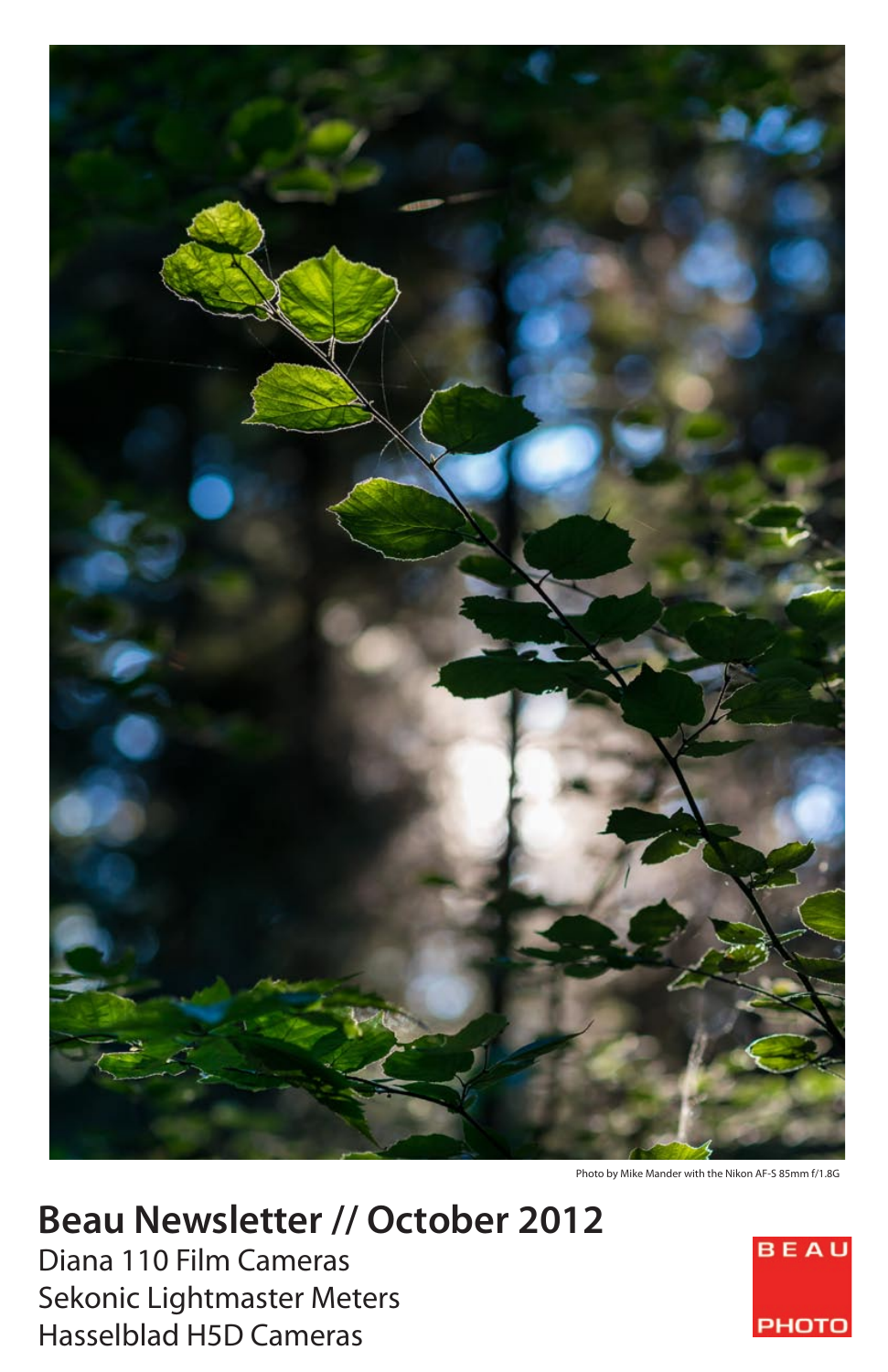# FILM / ANALOG NEWS

ARSENI K.

*New! Tetenal Color Chemistry Kits*



Tetenal E6 and C41 Kits boast exceptional stability and reliability with ease of use. Suitable for rotary discard processors and standard developing tanks with centre spindle or inversion agitation. Now that Beau Carries both the Arista and Tetenal brands of color chemistry kits, processing your own color film at home has never been simpler.

> *Tetenal E6 (1L Kit) - \$69.70 Tetenal E6 (5L Kit) - \$113.96 Tetenal C41 (1L Kit) - \$46.51 Tetenal C41 (5L Kit) - \$78.13*

### *New! Diana Baby 110 Cameras*

Lomography is bringing 110 photography back to life with a bang! The Fisheye Baby 110 is packed with fabulous features such as 170-degree lens and multiple and long exposure capabilities. This fully-working miniature version of the Fisheye No. 2 also features a PC flash adaptor so you can light up your shots!



*Diana Baby 110 - \$44.95 Diana Baby 110 Metal - \$54.95 Diana Baby 110 Bauhaus - \$49.95 Diana 110 Ocro (BW) Film - \$7.85 Diana 110 Tiger (Color) Film - \$7.85*

### *New! Rollei Crossbird 200 ISO*



A new creative film from Rollei for vibrant colour photography.

This E6 transparency film can also be cross processed as standard C41 for vibrant, colour rich prints, or as

E6 transparency for scanning or making superslides.

From the ground up Rollei designed this film for vibrant colors, deep blacks and perfect contrast when cross processed as C41.

*Rollei Crossbird 135-36: \$7.01 each*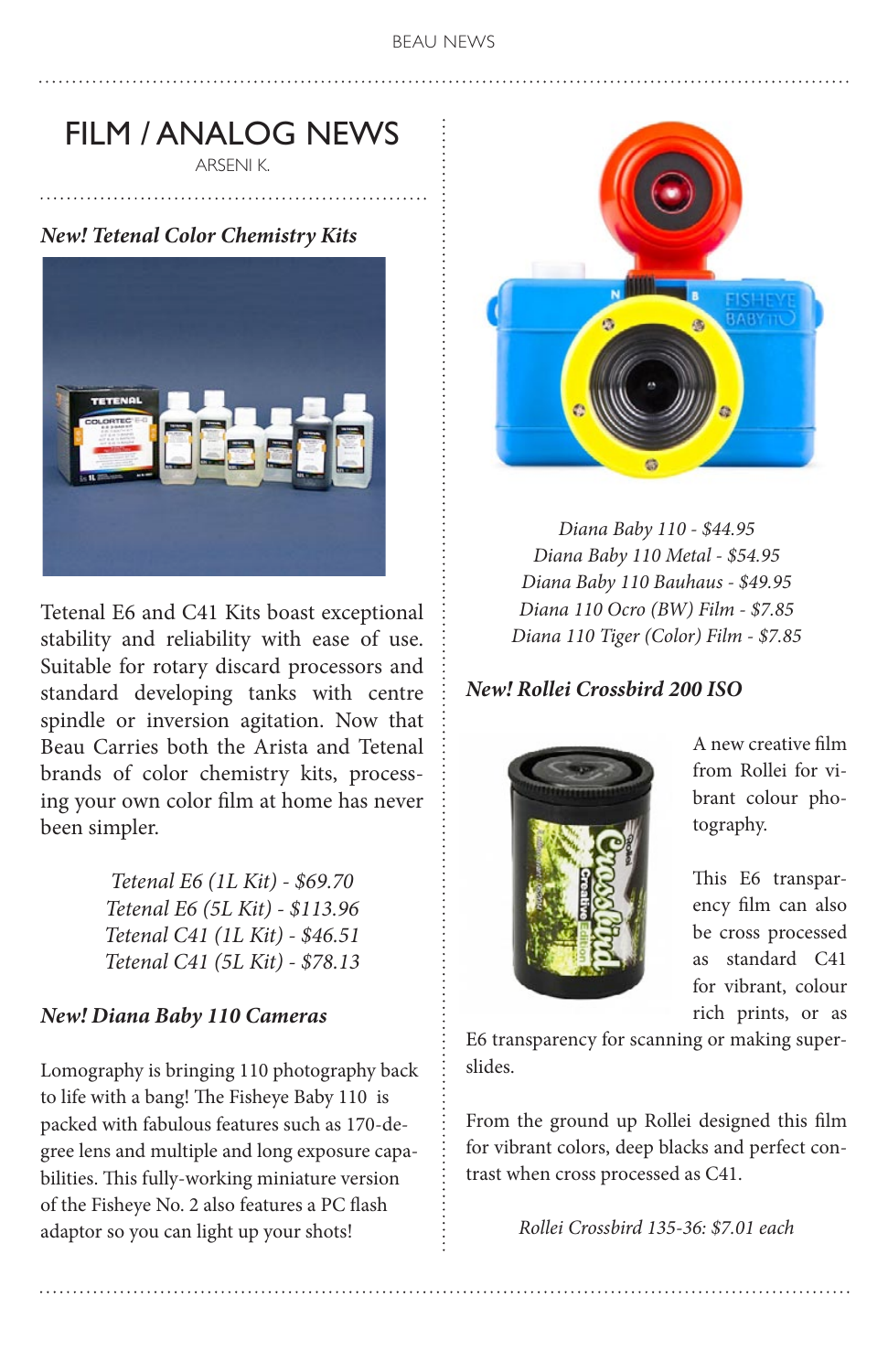### RENTALS NEWS

JASON K.

#### *Marshall Monitor V-LCD56MD*

This new 5.6" monitor offers a high resolution 1280 x 800 panel and standard features including a wide variety of formats and markers, 4 user-configurable front panel function buttons, RGB Check Field / Field Detect, RGB gain and bias control and polycarbonate screen protection. New features include multiple DSLR presets, six user presets, adjustable IRE clip guide and backlight control just to name a few.



Also new is an icon driven Menu System, Waveform Display with dual Audio Bars, Headphone output, Variable Pixel-to-Pixel function plus Marshall's industry leading PEAKING Filter, now in four colors for easier focus assist. Those features make these monitors a must have accessory for serious photographers and videographers, producers and directors alike.

*Nikon 85mm f1.8G*



Nikon's new 85mm f1.8G lens is the latest member of Nikon's family of lenses optimized for DSLR's. This fast aperture, compact medium telephoto FX-format portrait lens offers crisp and natural image reproduction for stills and HD video. This lens is sharp, even on a high resolution body like the D800, and is the perfect portrait lens, with its rendering of smooth bokeh.

The AF-S 85mm f/1.8 is lightweight, fast, and easy to tote around. Weighing in at 8.0 oz less than the venerable 85mm f/1.4 - shooters that favor prime lenses can toss this optic in their gear bag without hesitation - it's small enough and light enough to take along everywhere!

\$25 / day

\$35/day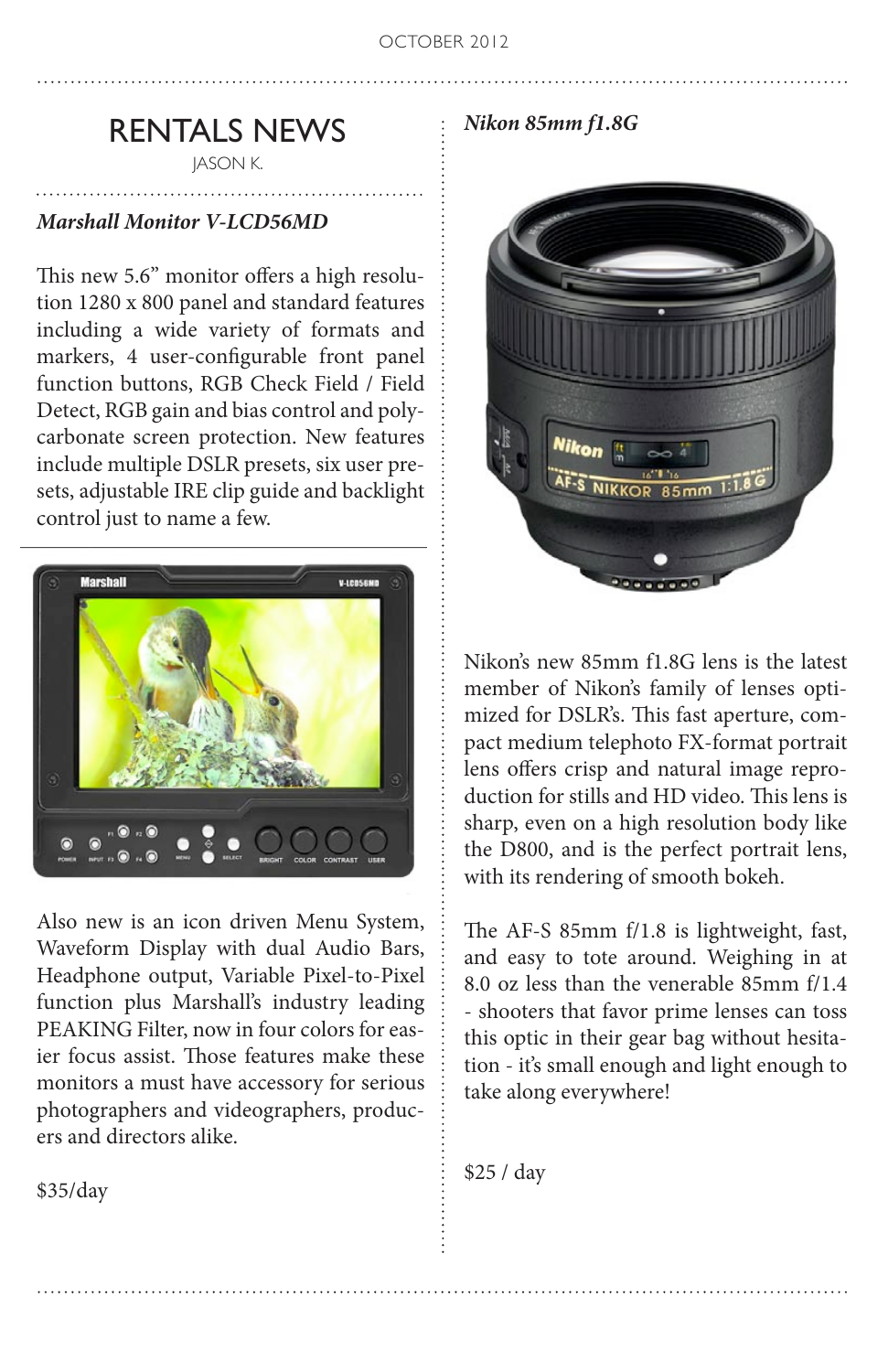### PRO SALES KEN S.



Sekonic has introduced the new LITEMASTER PRO series of touchscreen light meters. Ideal for all types of storytellers, the L-478 series offers light measurement and control for photographers and filmmakers alike, plus additional wireless flash triggering and power control in the L-478DR model.

Whether it's filmmaking or photography, great storytellers use light as a main character and as a method to define the mood, focus and setting. Having a tool that allows you total control over dynamic range and multiple light sources make you confident about the craft while focusing on the art.

For more information go to: [http://www.](http://www.sekonic.com/l-478/?utm_source=sekonic.com&utm_medium=banner-homepage&utm_campaign=L-478) [sekonic.com/l-478/?utm\\_source=sekonic.](http://www.sekonic.com/l-478/?utm_source=sekonic.com&utm_medium=banner-homepage&utm_campaign=L-478) [com&utm\\_medium=banner-homepage&utm\\_](http://www.sekonic.com/l-478/?utm_source=sekonic.com&utm_medium=banner-homepage&utm_campaign=L-478) [campaign=L-478](http://www.sekonic.com/l-478/?utm_source=sekonic.com&utm_medium=banner-homepage&utm_campaign=L-478)

#### *Save \$100 on all Cinevate Atlas 10 and Atlas FLT sliders.*

During the month of October all Cinevate Atlas

10 and Atlas FLT sliders are \$100.00 off. This is a great time to purchase the Cinevate Atlas slider of your dreams!

The Atlas 10 is Cinevate's best selling center mounted camera slider. The slider supports up to 40 lbs and weighs as little as 8 lbs. It comes in 3 lengths; 26", 35", and 60". What's more, is the availability of Atlas 10 vertical kits, to allow for counter-balanced vertical moves for even more shot variety.

The Atlas FLT is Cinevate's most compact, affordable and light weight DSLR camera slider. Based on rock solid design and construction of its bigger brother, the Atlas 10, the FLT weighs in at 5 lbs, making it the optimal slider for filmmakers to travel with. This slider can support up to 20 lbs making it ideal for small cameras, DSLRs and even compact complete rigs.

More great news from Cinevate. DitoGear has recently teamed up with Cinevate to introduce affordable and portable add-on motion-control solutions for Cinevate's family of sliders.



DitoGear™ motion control kits for Cinevate™ sliders will be available for the following products:

Cinevate™ Atlas FLT Cinevate™ Atlas 10 Cinevate™ Atlas 30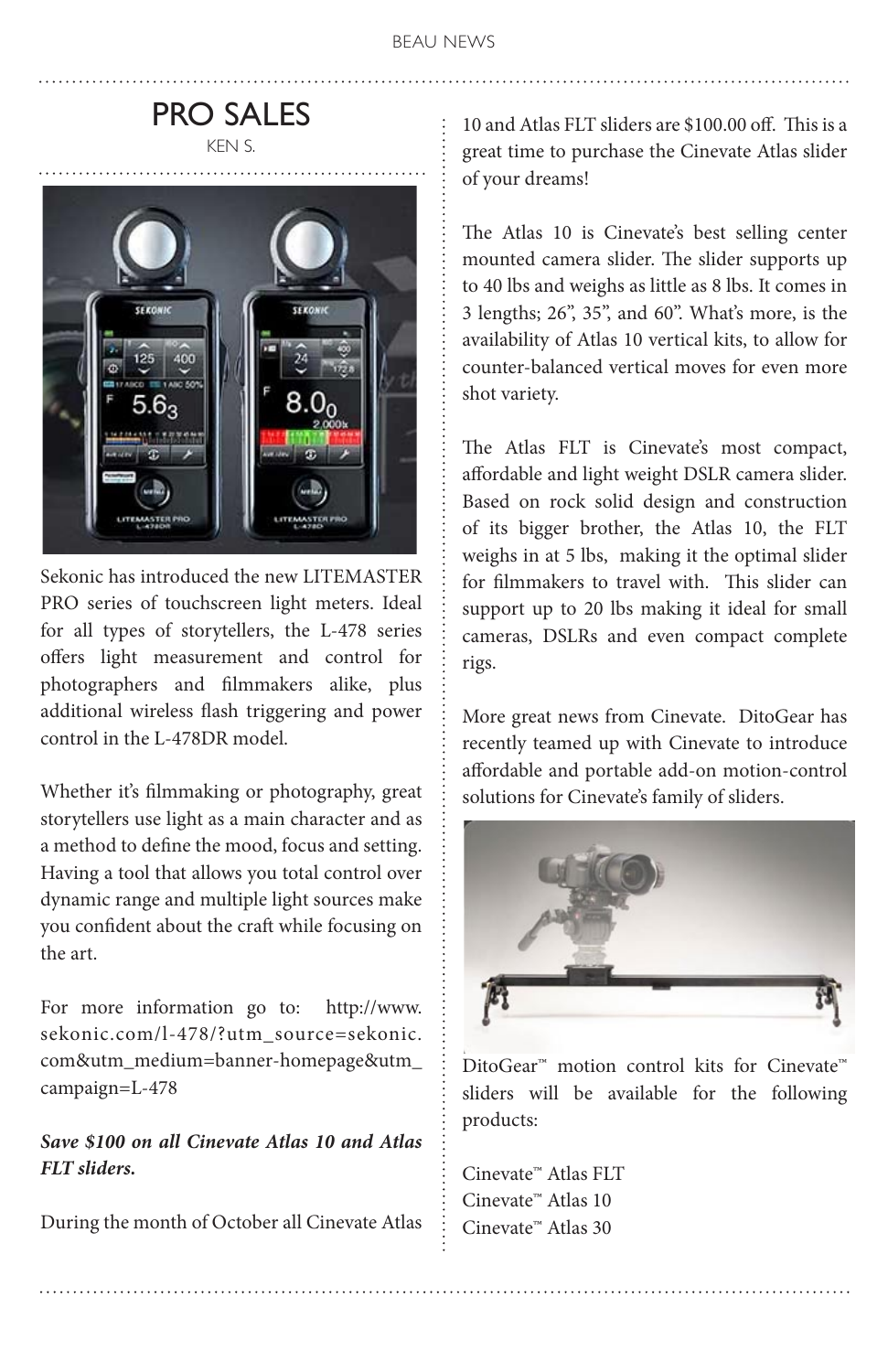Cinevate™ Atlas 200 Cinevate™ Pegasus Carbon Slider

#### *Tokina AT-X 11-16 PRO DX II for Nikon now in stock*

The new Tokina AT-X 116 PRO DX II is an ultrawide angle lens with a fast f/2.8 aperture for better photography in low-light situations with your crop-sensor camera. Many photojournalists and videographers consider having an f/2.8 aperture a must for any lens in their camera bag. This lens is a revised version of the highly regarded original AT-X 11-16mm, with improvements in AF performance and image quality. The Nikon versions are in stock but the Canon versions are unfortunately still backordered.

#### *Manfrotto Background 314 support kit on sale*

Designed to support rolls or sheets of background paper or any other background material, the kit is comprised of: 1x 3 Section Telescopic Pole, 2x Baby Stand, 2x Mini Spring Clamp and a Transport Kit Bag.



Manfrotto 314 Background Support Kit Reg. \$314.95 Sale \$269.95

#### *PocketWizard Plus III*

Modeled to fit the needs and budget of the Plus series market, the Plus III offers significant upgrades previously found only on the ultimate PocketWizard: the MultiMAX.



Impressive features such as 32 channels (16 Standard and 16 Quad-Zone Triggering channels) allow the photographer to activate or deactivate remote flash units or cameras wirelessly in four separately controllable zones (A, B, C, D), just like the MultiMAX.

In addition, the New Plus III Transceiver is a selectable transmitter, receiver or transceiver radio, incorporated into a new contoured modern housing. It offers familiar features such as Auto-Sensing Transceiver Mode and Relay Mode in addition to cool new advanced features never before offered in an affordable radio. Immediately as you hold the Plus III in your hand, you'll notice the amber backlit LCD screen and clean layout of the rubberized buttons that drive the Plus III to perform the task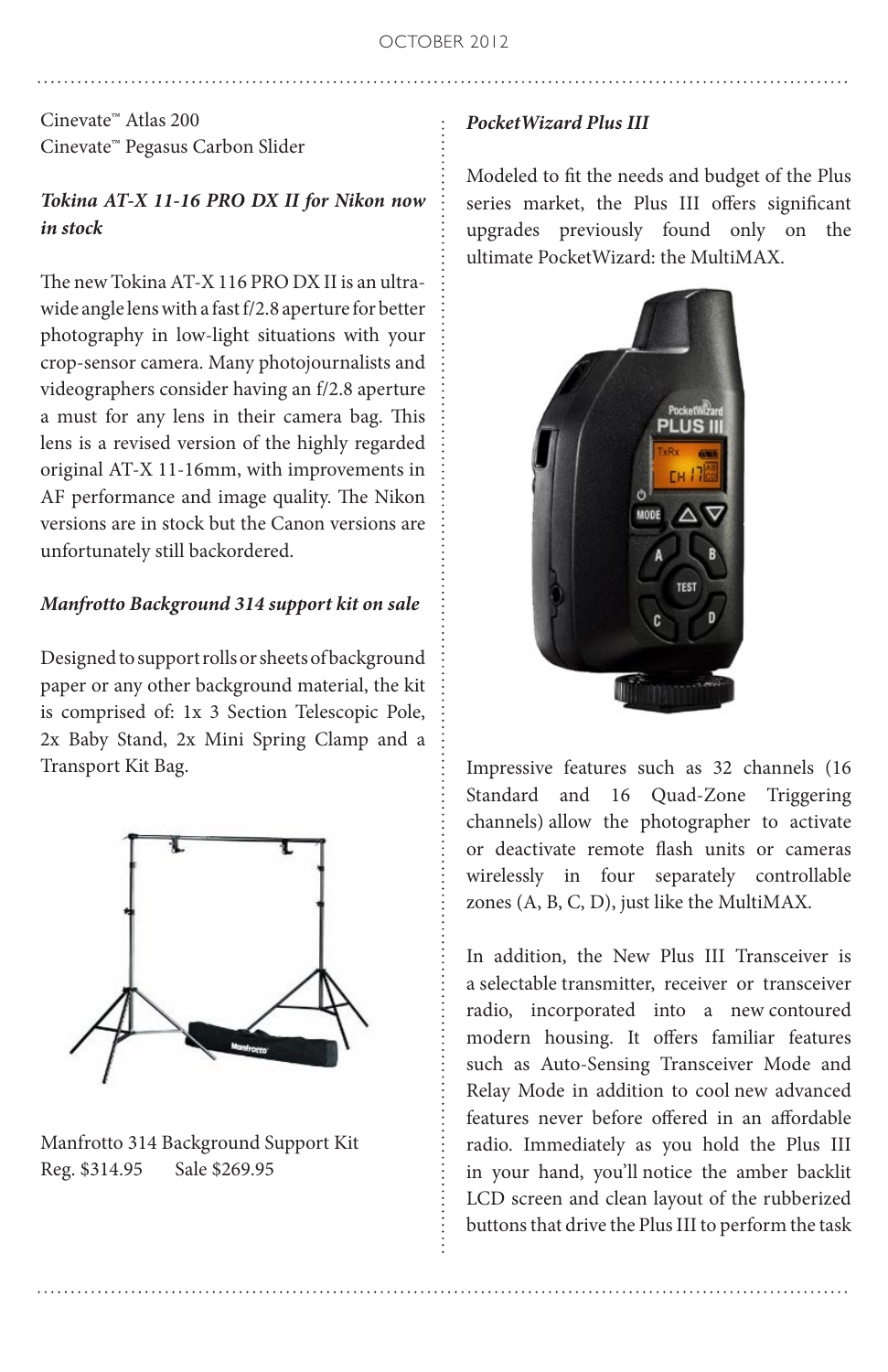at hand. Channels, Quad-Zones, radio mode and even the battery status are all displayed for immediate viewing by the photographer. The PocketWizard Plus III offers more features than any wireless shooter could have imagined, at an astounding price. In addition, the Plus III's system compatibility (with the MultiMAX) offers MultiMAX shooters, or those who wish they were, an affordable opportunity to enter the world of Quad-Zone Triggering, and much more.

All this and a new lower price of \$167.95

If you want to save some money buy a Plus III by the 14th of October and get a \$20.00 instant rebate!

#### *Great Savings on Dynalite products*

We made a special purchase of select Dynalite products to offer you a great winter sale. Dynalites are lightweight and easy to carry around, but they pack a lot of punch. Can you imagine getting up to 1600 w/s out of a single head? Their packs come in 400, 800 and 1600 w/s to match your output needs. Designed and manufactured in the USA, Dynalite has earned its reputation by making flash equipment with power and performance in a small and lightweight package. Professional photographers from around the world choose Dynalite to satisfy a wide variety of demanding lighting needs. But there's more to it than that. If you are new to the Dynalite family, you might be surprised to find that big power in a portable package doesn't just mean location photography. It also means the ability to rely on flash power that simply won't let you down in the studio.



Dynalite Road Max 500 kit RK5-1100 Reg. \$869.95 / Sale \$775.95

Dynalite Road Max 400 kit MK4-1222 Reg. \$1989.95 / Sale \$1489.95

Dynalite Road Max 800 Kit Reg. \$2265.95 / Sale \$1693.95

Dynalite Road Max 1600 Studio Kit Reg. \$2448.95 / Sale \$1770.95

Dynalite Studio Flash Head SH2000 Reg. \$788.95 / Sale \$644.95

Dynalite Dual Uni400JRG Kit & Case Reg. \$2879.95 / Sale \$2129.95

Dynalite Soft Lite 18" Beauty Dish Reg. \$173.95 / Sale \$145.95

Quantities are limited so you will want to get down here fast. For info on Dynalite check out all the details at <http://www.dynalite.com>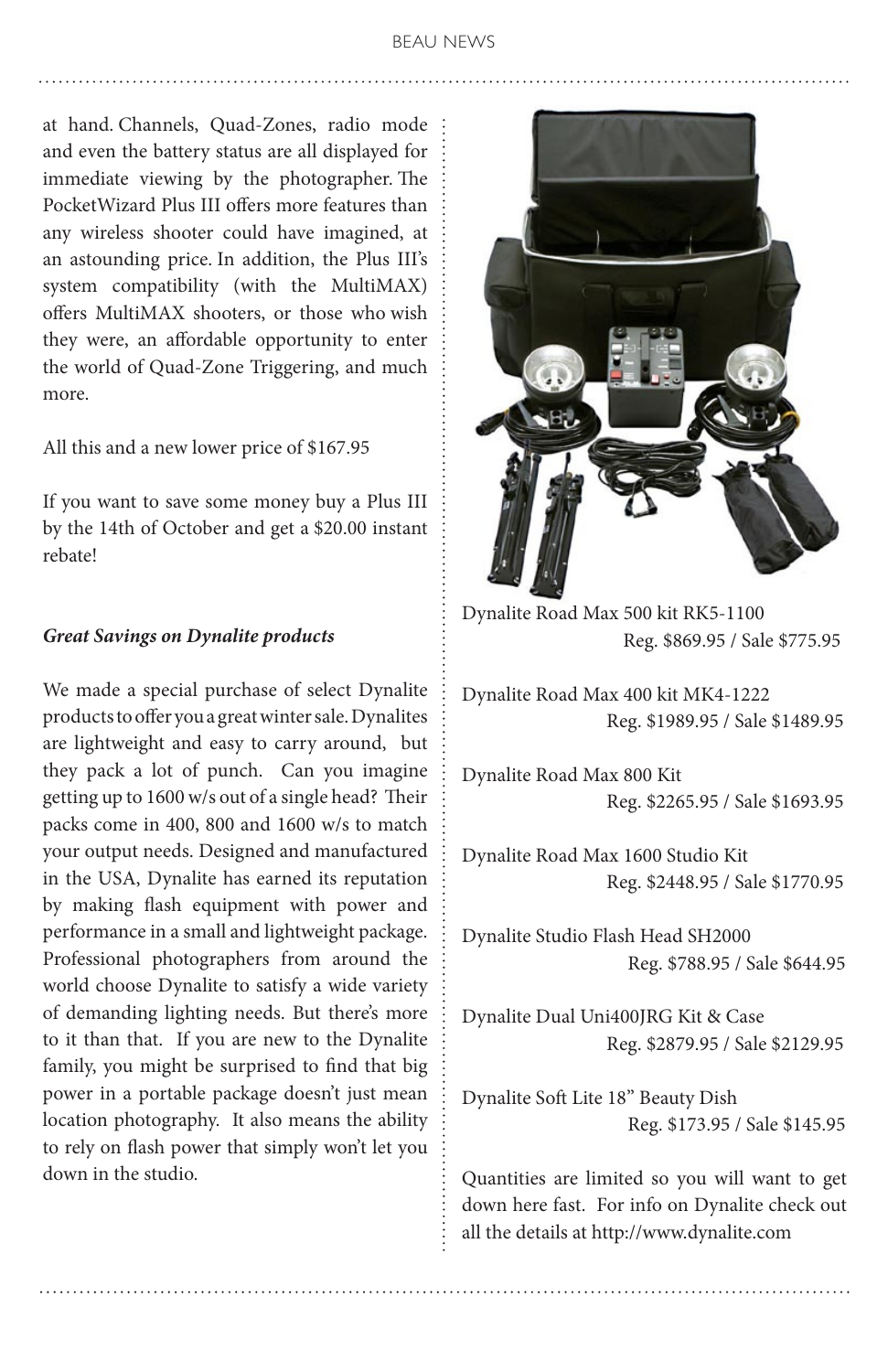# DIGITAL NEWS

MIKE M.

#### *New! Hasselblad H5D Medium Format Digital SLR*



Hasselblad has announced the H5D system, consisting of a brand new body with improved weather-sealing, enhanced ergonomics, an updated True-Focus II system, and a new series of redesigned digital backs in 40, 50 and 60 megapixel versions, as well as multi-shot 50MS and 200MS versions. The 50MS will also do a multishot stitch to eliminate colour moiré and increase colour resolution, still giving a 50 megapixel file and the 200MS, which can do additional subpixel movements, will give you a whopping 200 megapixel final image size.

There is also a new ultra-wide-angle lens, the HCD 24mm f/4.8. This gives an extremely wide field of view, roughly equivalent to a 17mm lens on a 35mm full-frame camera. This will be the widest AF lens available for a medium format system. In addition, I don't have many details yet, but Hasselblad has also announced a macro converter to be used on their wide-angle lenses that will allow much closer focusing than normal. For some product images, see: [http://beauphoto.blogspot.ca/2012/09/hassel](http://beauphoto.blogspot.ca/2012/09/hasselblad-h5d-system-hcd-24mm-f48.html)[blad-h5d-system-hcd-24mm-f48.html](http://beauphoto.blogspot.ca/2012/09/hasselblad-h5d-system-hcd-24mm-f48.html)

#### *New! Phase One 645DF+ Body and 28mm LS f/2.5 Lens*

Phase One's new 645DF+ is very similar to the 645DF but offers a few very important improvements. Firstly, it comes with a new Li-Ion rechargeable battery system which promises a whopping 10,000 frames per charge! Note that this is for the body, not the digital back. However compared to the poor battery life that the AA cells provided on the 645DF, this is a very welcome addition! Note that owners of the current 645DF can order in a similar Ejji battery system for their body, which comes with two 10,000 shot battery packs, and a charger, for only \$549. The second big improvement on the 645DF+ is the addition of an AF micro-adjustment feature. This allows you to fine-tune the autofocus for perfect results with those very demanding 60 and 80 megapixel digital backs! Lastly are significant changes that are not so visible: there have been lots of internal mechanical upgrades in the 645DF+ to provide better reliability, durability and uptime compared to previous 645 bodies. The new 645DF+ body will be priced at about \$6,000 and it will be available bundled with Phase One's excellent IQ series of digital back.

Secondly, Phase One announced a new Schneider 28mm f/4.5 leaf-shutter lens. This new lens is reputed to be razor sharp, edge-to-edge, and will offer flash-sync speeds up to 1/1600 second with its built-in leaf shutter. The new 28mm joins the rest of the Schneider LS lens range for the 645DF, including a 55mm LS f/2.8, a 110mm LS f/2.8, a 150mm LS f/2.8 and a 240mm LS f/4.5. For some product images of the 645DF+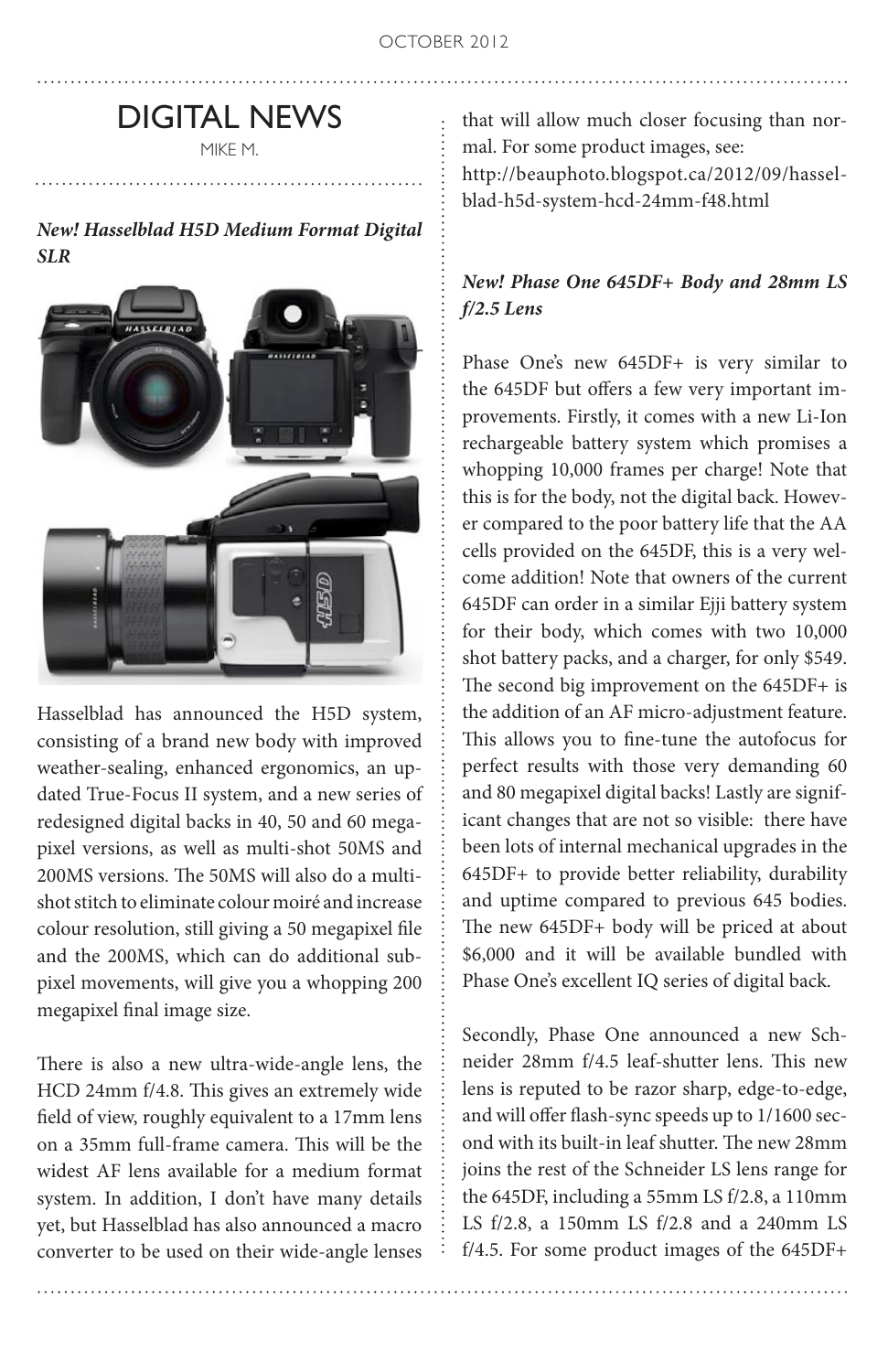and new 28mm, see: [http://beauphoto.blogspot.](http://beauphoto.blogspot.ca/2012/09/announced-phase-one-645df-new-28mm-lens.html) [ca/2012/09/announced-phase-one-645df-new-](http://beauphoto.blogspot.ca/2012/09/announced-phase-one-645df-new-28mm-lens.html)[28mm-lens.html](http://beauphoto.blogspot.ca/2012/09/announced-phase-one-645df-new-28mm-lens.html)

*New! Canon EOS-6D Body*



Canon has announced the EOS-6D full-frame digital SLR. I would consider this the "true" replacement for the 5D Mark II, although it does clock in with a slightly lower megapixel count... 20 versus 21. It does not have the hugely upgraded AF system of the new 5D Mark III and in fact, it has sadly lost the excellent mini joystick that controls your AF point selection. In some ways, it almost seems like a hybrid between the 5D Mark II and the more consumer oriented 60D. In addition, it no longer supports CF cards having switched to SD. However with the price of fast SD cards these days, I don't feel this is much of a loss to be honest. Two very interesting things that have been added though are builtin WiFi capabilities for wireless remote camera control through your computer or smartphone, and a built-in GPS to automatically geotag your images. The EOS-6D is slated to go on sale near the end of 2012 at \$2099. For more info, and some product shots, see: [http://beauphoto.](http://beauphoto.blogspot.ca/2012/09/announced-canon-eos-6d-body.html) [blogspot.ca/2012/09/announced-canon-eos-6d](http://beauphoto.blogspot.ca/2012/09/announced-canon-eos-6d-body.html)[body.html](http://beauphoto.blogspot.ca/2012/09/announced-canon-eos-6d-body.html)

#### *New! Fujifilm X-E1 Body, XF 14mm f/2.8 and XF 18-55mm f/2.8-4.0 Zoom*

Fujifilm has announced the very interesting new X-E1 camera body, a "baby brother" to the excellent X-Pro1 interchangeable lens mirrorless camera. The key points are that it has the exact same superb 16 megapixel X-Trans sensor the the X-Pro1 has, with superb dynamic range, low noise and no anti-aliasing filter, resulting in very sharp images. In addition, its somewhat randomized layout of colour means it is extremely resistant to moiré. It is also more compact, in fact, it is pretty much the exact same size as the X100 and will also be offered in a similar silver & black, as well as all-black like the X-Pro1. Not only has it dropped in weight, it has also dropped substantially in price, coming it at \$999 versus the X-Pro1's price of \$1,699. With that much of a price drop, surely something had to go? Well, what did go is the superb Hybrid-VF that debuted in the X100 and carried over to the X-Pro1. In its place, there is an extremely highresolution 2.4 million pixel electronic viewfinder with superb optics and eye-relief. There is also a diopter adjustment dial once again, which the X-Pro1 did not have.

Two new lenses were also announced: an XF 14mm f/2.8 ultra-wide prime and an XF 18- 55mm f/2.8-4.0 OIS zoom. The 14mm, equivalent to a 21mm on a full-frame body, promises superb image quality based on Fujifilm's published MTF charts, and uniquely for the XF lens lineup at the moment, it also has a real focusing scale with depth-of-field markings. It will sell for \$899. I am very excited about this lens personally and it might be enough to push me into finally investing in this new Fuji system!

Secondly, the 18-55mm stabilized kit zoom, equivalent to a 27-83mm zoom on a full-frame,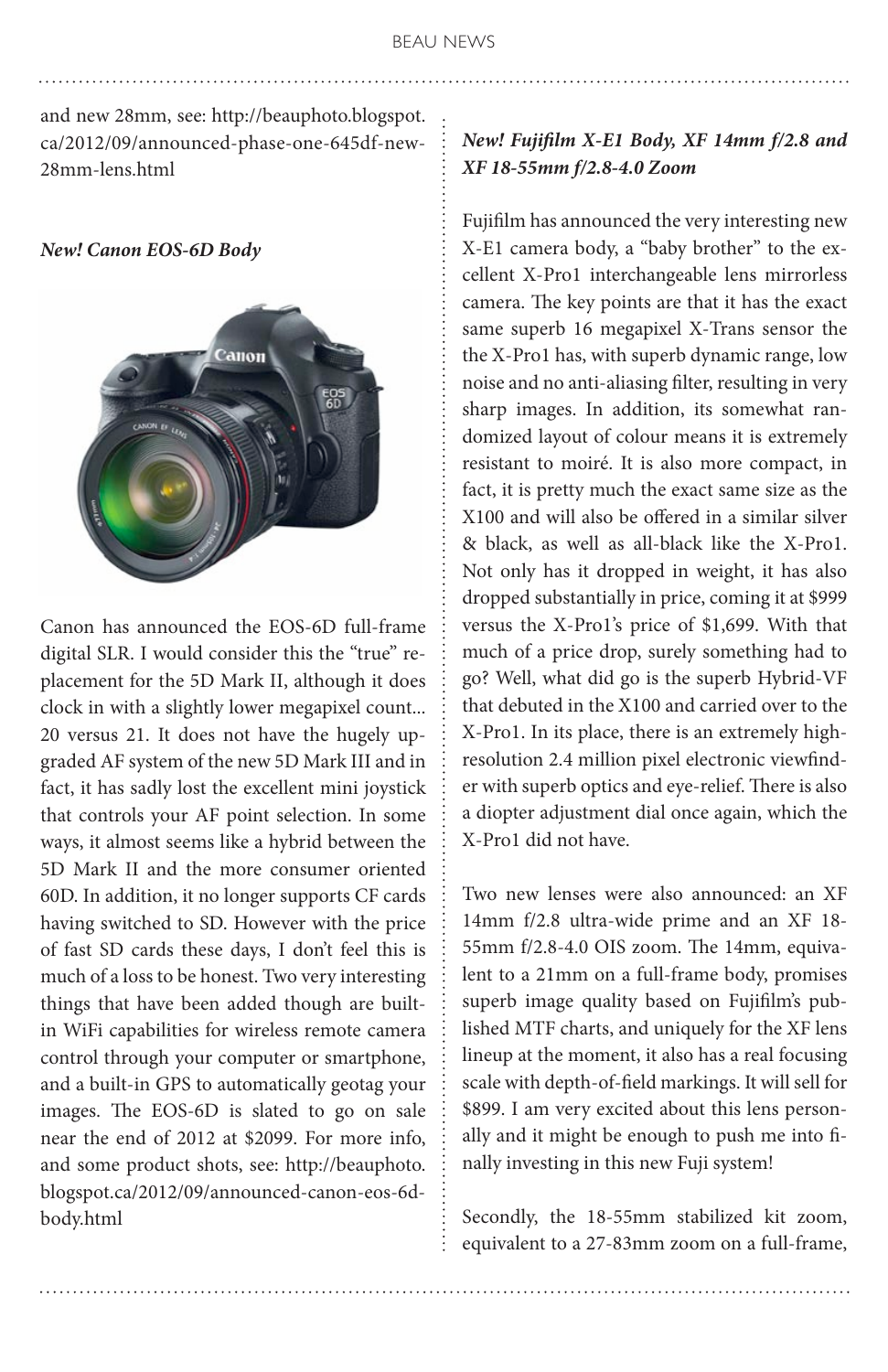also promises excellent optics and should outperform most other equivalent kit lenses on other platforms. The XE-1 can be ordered with the 18-55mm as a kit, for only \$1,399 which is a \$300 savings over buying them together! On its own, the new 18-55mm will be \$699. The new X-E1 and lenses will be shipping at the end of October. For more info, some size comparison photos and my hands-on description of using a prototype X-E1, see: [http://beauphoto.blogspot.](http://beauphoto.blogspot.ca/2012/09/announced-fujifilm-x-e1-body-new-lenses.html) [ca/2012/09/announced-fujifilm-x-e1-body](http://beauphoto.blogspot.ca/2012/09/announced-fujifilm-x-e1-body-new-lenses.html)[new-lenses.html](http://beauphoto.blogspot.ca/2012/09/announced-fujifilm-x-e1-body-new-lenses.html)

#### *New! Nikon D600 Body*



For all those people who find the 36 megapixel D800 a little too expensive, or just worry that it will disrupt your workflow with image files that are too large, well there is a new body that might be of great interest! Nikon has announced the new 24 megapixel D600 in time for the upcoming Photokina trade-show. This well-specified new digital SLR sits in between the DX cropped sensor D7000 and the full-frame D800. Think of it as a D7000 on steroids or a slightly downscaled D800.

Unlike the insanely backordered D800, the new D600 is already in stock for sale! In addition, we will have a rental unit available immediately

as well. For more info, see: [http://beauphoto.](http://beauphoto.blogspot.ca/2012/09/new-nikon-d600-body-24mp-full-frame-dslr.html) [blogspot.ca/2012/09/new-nikon-d600-body-](http://beauphoto.blogspot.ca/2012/09/new-nikon-d600-body-24mp-full-frame-dslr.html)[24mp-full-frame-dslr.html](http://beauphoto.blogspot.ca/2012/09/new-nikon-d600-body-24mp-full-frame-dslr.html)

For a quick comment on image quality with one sample shot, see here: [http://beauphoto.blogspot.](http://beauphoto.blogspot.ca/2012/09/in-stock-nikon-d600-bodies.html) [ca/2012/09/in-stock-nikon-d600-bodies.html](http://beauphoto.blogspot.ca/2012/09/in-stock-nikon-d600-bodies.html)

#### *New! Panasonic GH3 Body*

P a n a s o n i c has finally revealed the successor to the highly regarded GH2. The new GH3 is anticipated



to sell for \$1299 later in the year and sports an all-new, high dynamic range 16 megapixel Micro-4/3 sensor. It also has substantially improved video capabilities with up to 1080/60p 50Mbps IPB and 24p 72Mbps ALL-I codecs. The new body is slightly larger with improved ergonomics, almost a cross between a Canon and a Nikon DSLR when it comes to its ergonomics. The GH3 has all-magnesium construction and is weathersealed for use in all conditions. By comparison, the GH2 had substantial amounts of plastic in its construction and was not at all sealed against dust or splashes. A new high-res OLED EVF and OLED rear display improve viewing and the GH3's autofocus speeds are claimed to be the fastest of any camera made. The sensor readout is clocked at an impressive 240 fps, allowing for smooth EVF display and impressive AF performance. The GH3, like the new EOS-6D, also has built-in WiFi connectivity allowing for remote control via computer or smartphone. For some product images, see: [http://beauphoto.blogspot.](http://beauphoto.blogspot.ca/2012/09/announced-panasonic-gh3-body.html) [ca/2012/09/announced-panasonic-gh3-body.](http://beauphoto.blogspot.ca/2012/09/announced-panasonic-gh3-body.html) [html](http://beauphoto.blogspot.ca/2012/09/announced-panasonic-gh3-body.html)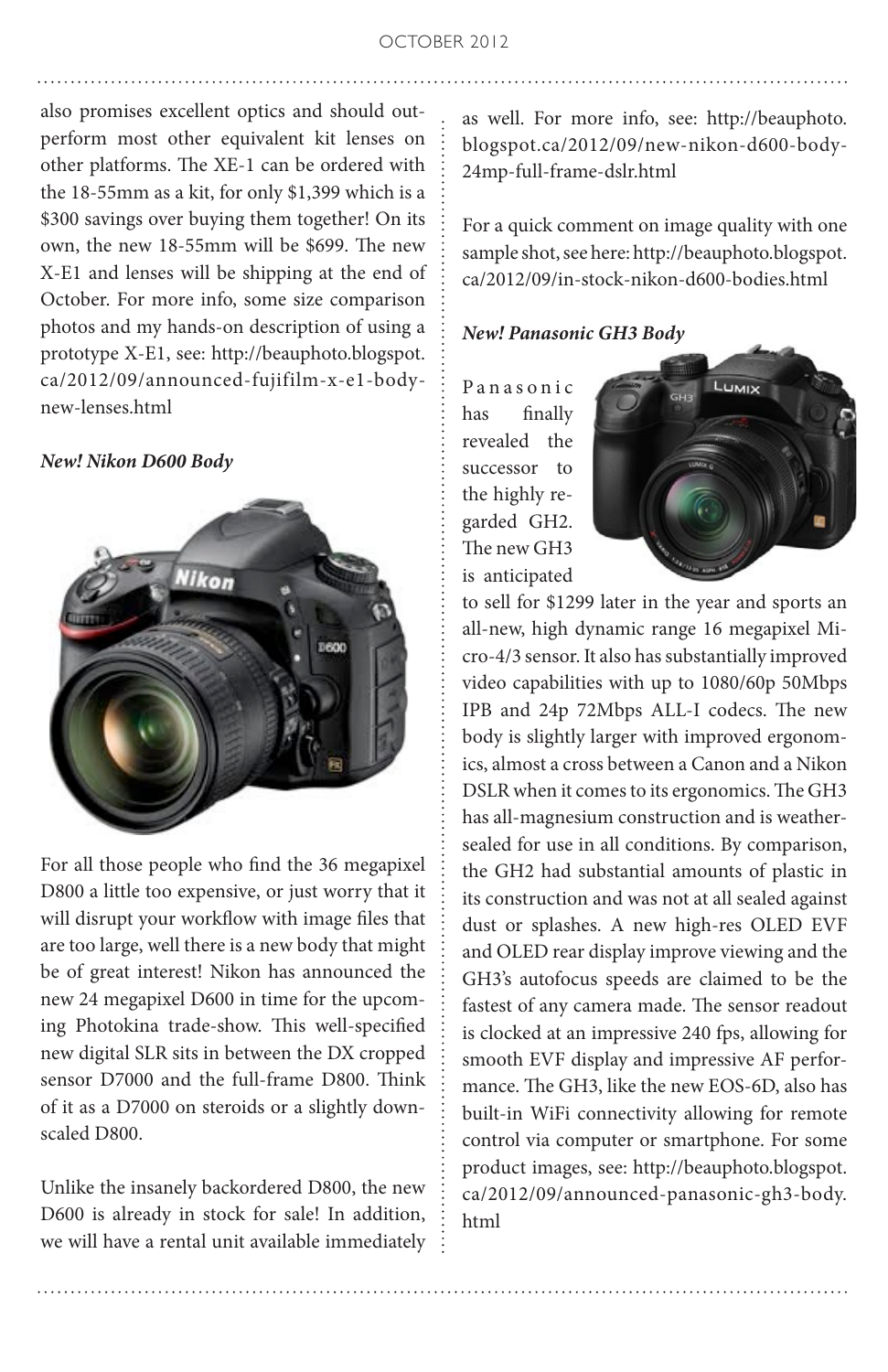### **ACCESSORIES** MACIEJ W.

Kata bags on sale!



Kata is one of the top bag manufacturers – producing super tough and super light camera bags that can hold their own in the worst of weather. We stock a variety of small bags, slings, shoulder bags and backpacks. Take advantage of this 10-15% off sale!

Crumpler bags!

This is it. What you see here is the last of our Crumpler bags. We are clearing them out at 50% off and they're going fast! Don't miss out on this awesome deal!



Please call or email info@beauphoto.com for more information.

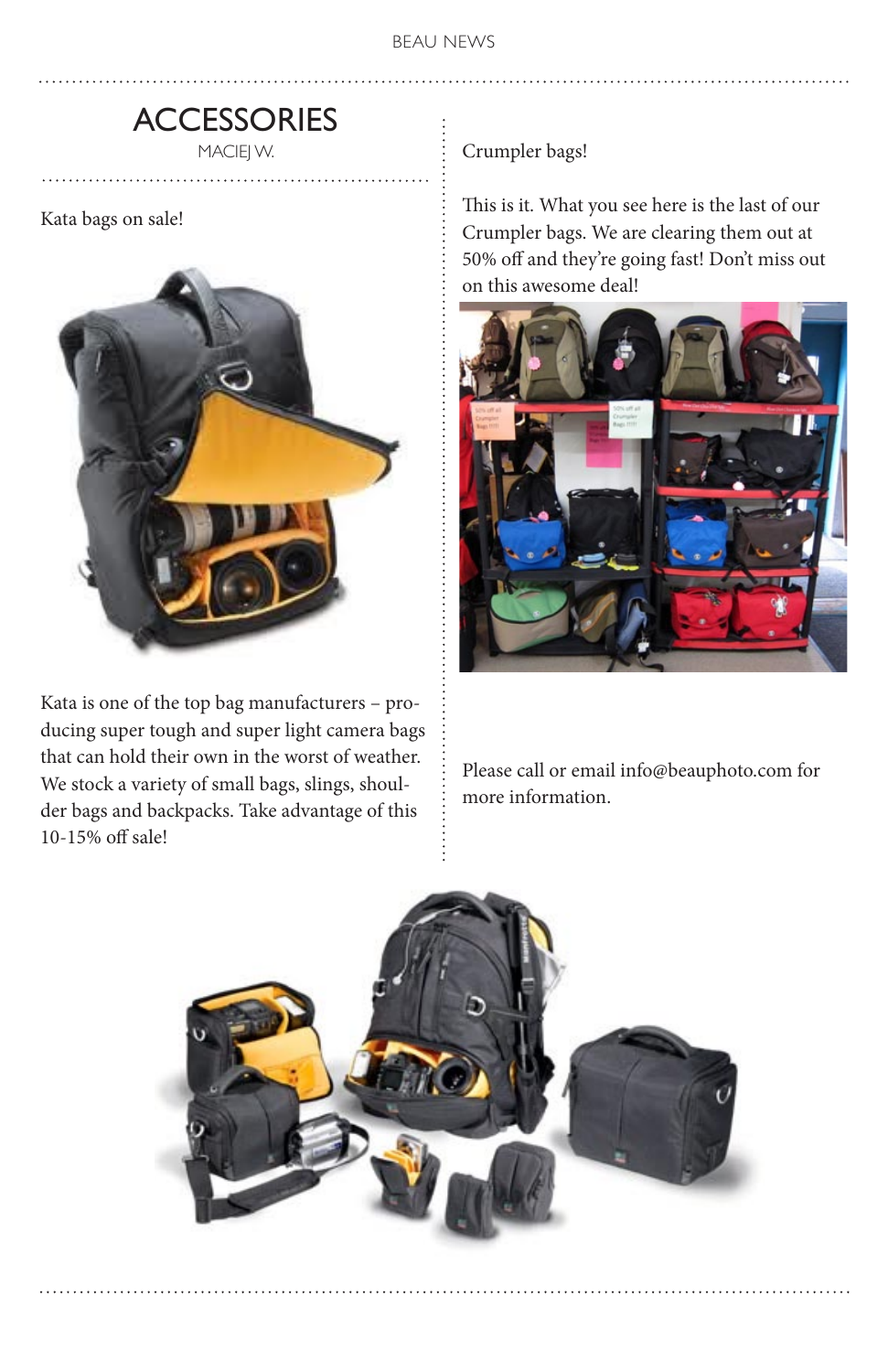# PRESENTATION **PRODUCTS**

BARB B.

EEK! Scary monsters right around the corner!! (Have you planned your costume yet? Better get started soon!!)

And, while you're in a planning mood, it's time to plan your fall/winter/Christmas presentations. I've begun contacting the school and sport photographers who regularly order large amounts of product at this time of year to make sure any questions are answered, and to help them plan their fall and avoid the stress of late orders. I'll be continuing this over the next couple of weeks, but don't hesitate to get in touch with any questions you might have. My email address is barb@ beauphoto.com.

If you've been using the same mounts for some time and feel like you might want to update your presentations, I can help you source something contemporary, economical, and attractive.

If you're considering adding your studio logo to your mounts to enhance your presentation, please advise as soon as possible so we can get your artwork (black and white, correctly sized, with no half-tones or shading) transmitted to the factory to have the die made up. The usual (one-time) charge is \$75.00 for a die measuring up to 2" x 4" (larger dies are around \$125.00), and the normal imprinting price is \$90.00 per thousand mounts per die. If your logo is more than one colour, there would be a die and strike charge for each colour. The dies are retained at the factory against future orders, but belong to you. Imprinting lead time varies by each factory (5-6 weeks might be required) so please let me know as soon as possible if this is something you're considering.

Have a wonderful Thanksgiving long weekend and a fabulously spooky Hallowe'en.

*Barb Batchelor*

# ALBUMS

SIMON B.

#### **Happy Thanksgiving!**

Thanksgiving is our first sign that the big holiday is on its way. To avoid a stressful December please, please order as early as possible, Below are the deadlines for Canadian customers. Don't be fooled by Renaissance website mentioned "extensions to the deadline" as this is only for American clients who have the luxury of overnight shipping to anywhere in the USA at a premium price.

#### **Holiday Order Deadlines:**

For delivery to Beau Photo Supplies by *Friday December 21st 2012*:

*Option C* orders must be in house and given a FINAL approval by *Friday, November 9th*

*Option B* orders must be in house and given a FINAL approval by *Friday, November 9th*

*Option A* orders must be in house by *Friday, November 16th*

Special Stock orders: I recommend that you order no later than October 26th. Please note this date. We cannot guarantee Christmas delivery as it all depends on stock at Renaissance. We will try everything to have all orders here in time.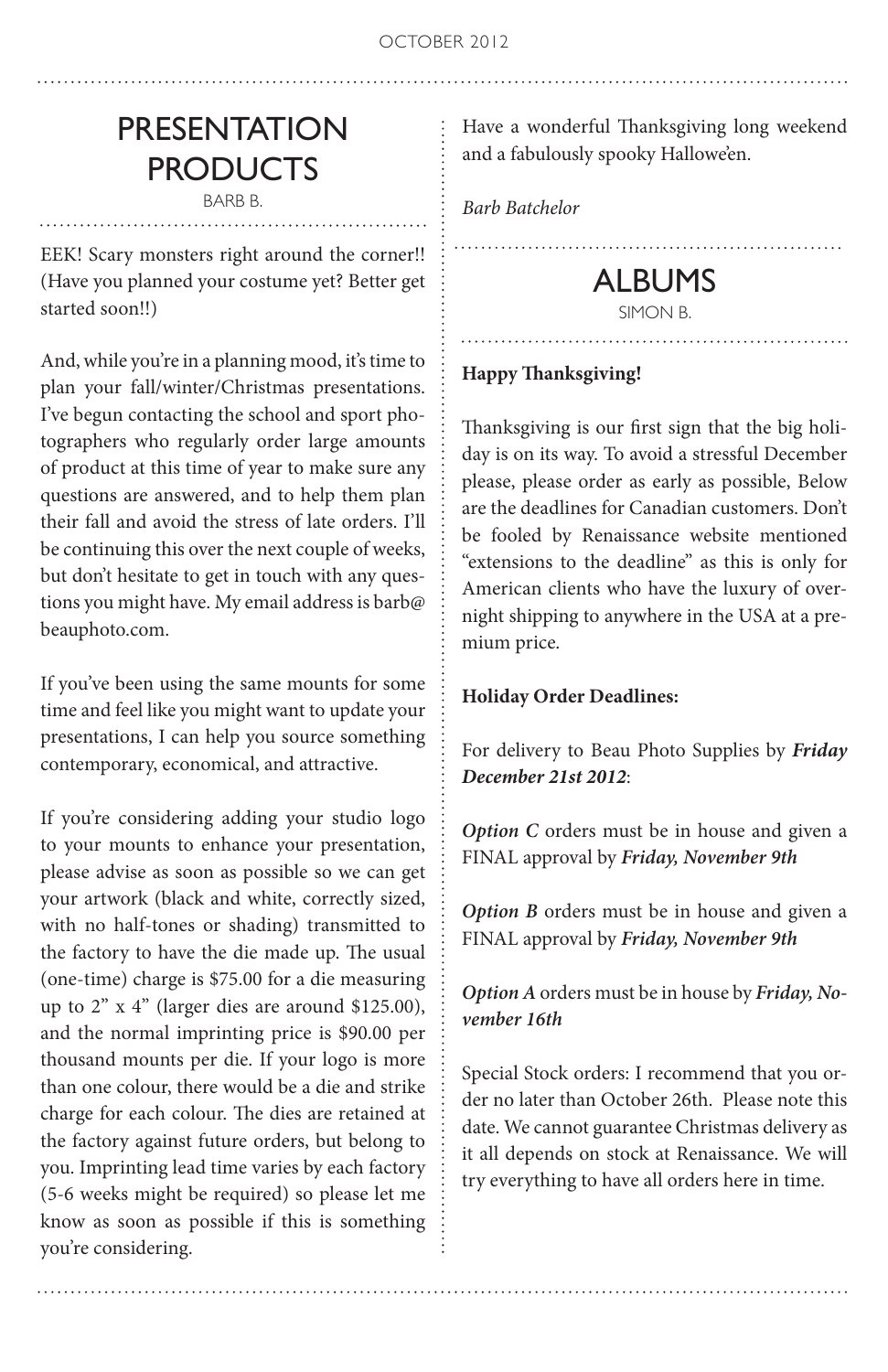

 $C$ lub Abbotsford Photo Arts 2012 Photographic Seminar

VERY TIME **1' (3)** RENT OOKS **MY SCREEN.** 

**ARE OBSESSED COLOUR, TOO. HELP. COLOUR SMART** 1OP **OBER 18, 2012** COUVER FILM SCHOOL





# **EVENTS**

Come see Beau Photo at these great events this month!

**Ontario** PPOC Ontario presents **"Focal Point 2012" October 14 & 15th**  *Featuring Joe McNally and other great speakers.*

See how easy it is to get creative and make your own emulsion lifts with the Impossible Project instant film and check out the full line of exceptional hand-made quality of Renaissance Albums.

<http://www.focalpoint2012.com/>

 $\mathbf{R}^{\mathcal{C}}$ 

**Abbotsford Photo Arts Club Seminar**  *October 27th featuring John and Barbara Gerlach*

We'll be featuring all the latest gear along with many must-have accessories.

[http://www.apac.bc.ca Seminar Home](http://apac.bc.ca/Seminar%202012/Seminar%20Home%202012.html)